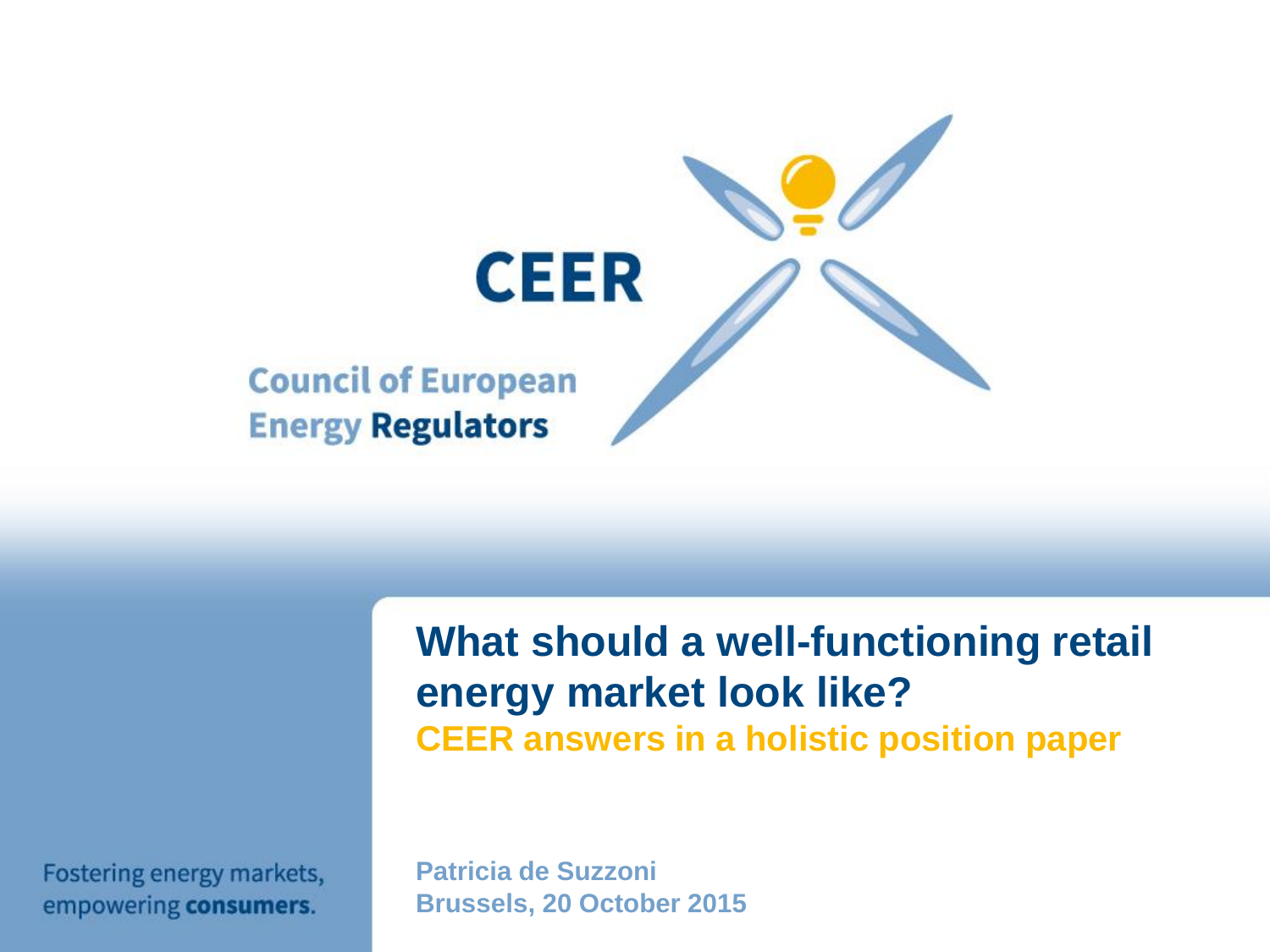

#### **Outline**

- Background, context and objective of CEER position paper on well-functioning retail energy markets
- A framework made of 2 high-level principles, 8 properties and selected metrics
- Key properties and metrics (supply and demand)
- Next steps following the release of the paper

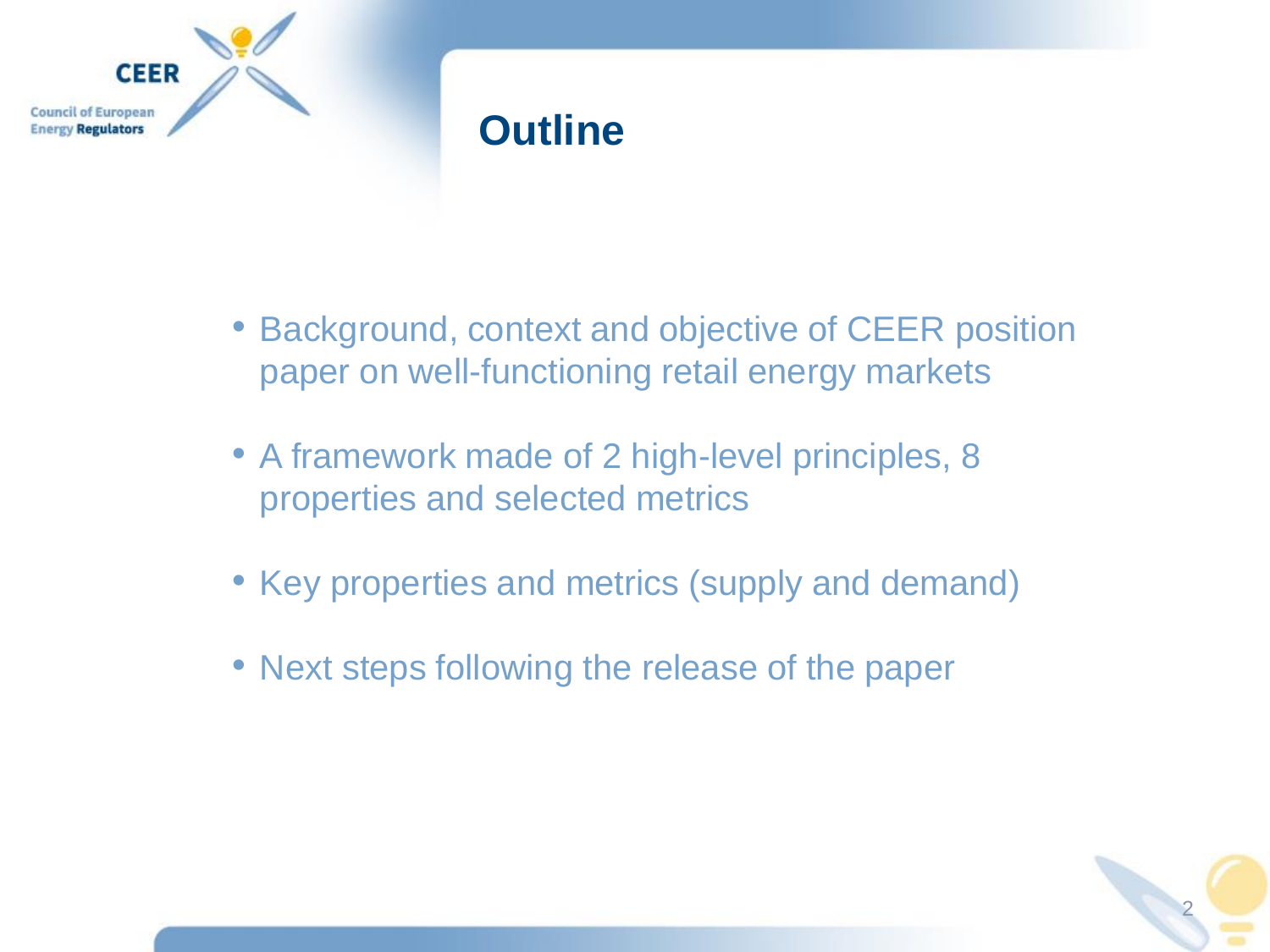**Council of European Energy Regulators** 

**CEER** 

## **Background, context and objective of CEER Position Paper**

Background and context • Its origin is in the "**Bridge to 2025" and our commitment to develop a roadmap towards well-functioning retail markets to achieve** the **CEER-BEUC Vision for Europe's energy customers** • It builds on **ACER/CEER recent work** (e.g. DSO, Customer data management, European Gas Target Model, annual Market Monitoring Reports, Price Comparison Tools) • It addresses and complements issues raised by **the European Commission in the 15 July 2015 Communication on "Delivering a New Deal for Energy Consumers in Europe"** • It is a **first step** in delivering a framework of what characterises wellfunctioning retail energy markets • It proposes a **holistic and forward-looking framework for assessing the performance of retail energy markets**

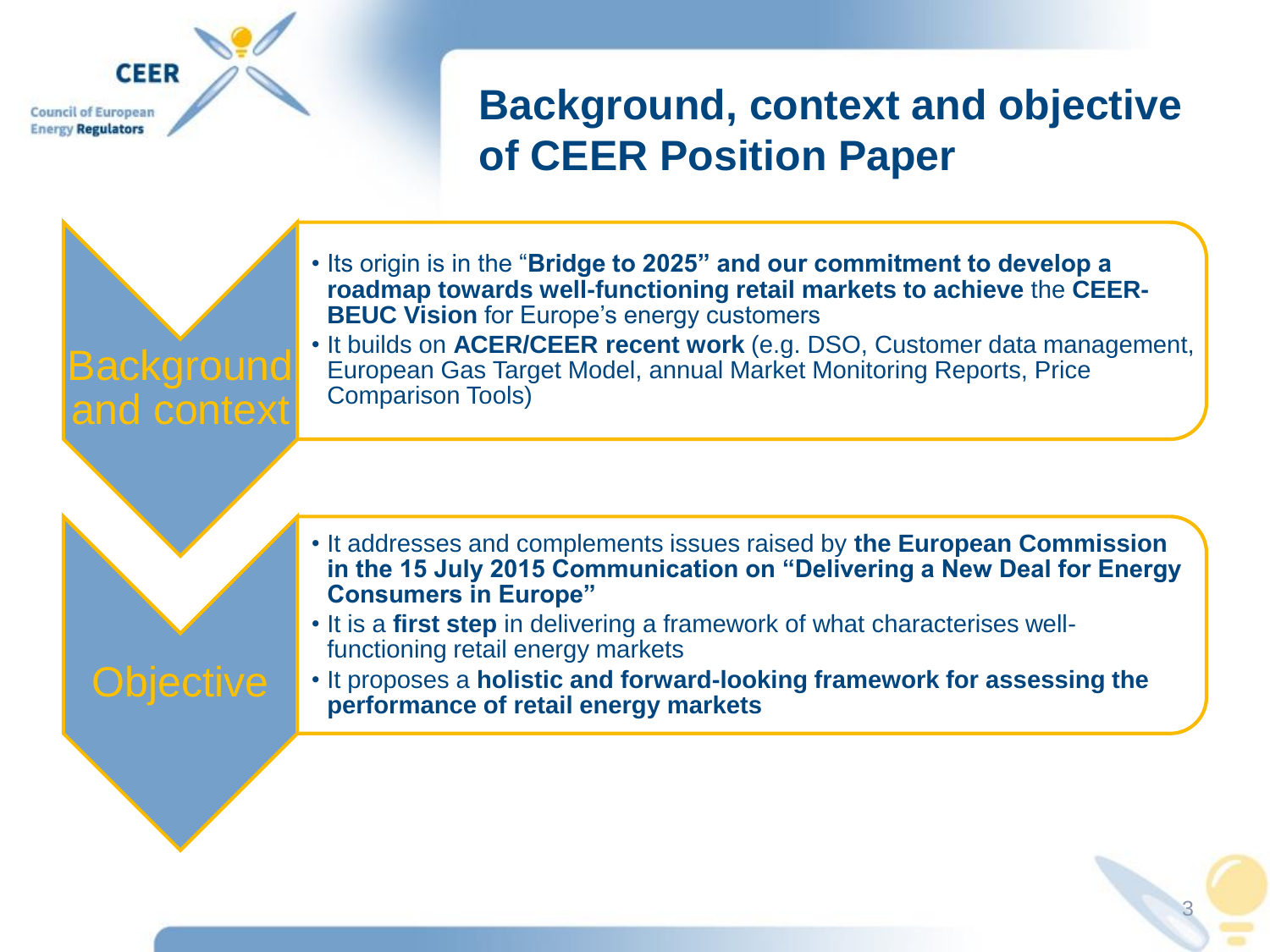**Council of European Energy Regulators** 

**CEER** 

## **A framework made of 2 high-level principles, 8 key properties…**

#### **1-Competition and innovation**

*There is a high degree of competition and innovation thrives to the benefit of consumers. DSOs provide quality services and facilitate a level playing field by acting as neutral and efficient market facilitators.*

- I. Low concentration relative to their relevant market
- II. Low market entry barriers
- III. Close relationship between wholesale and retail prices
- IV. A range of offers, including demand response



#### **2-Consumer involvement**

*Consumers are aware of key features of energy markets; they are empowered and are enabled to engage in market activities through which they can acquire further trust in the market and its actors. Energy supply is ensured for all energy users, and vulnerable consumers are provided with extra protection where needed.* 

- V. High level of awareness and trust
- VI. Availability of empowerment tools
- VII. Sufficient consumer engagement
- VIII. Appropriate protection



4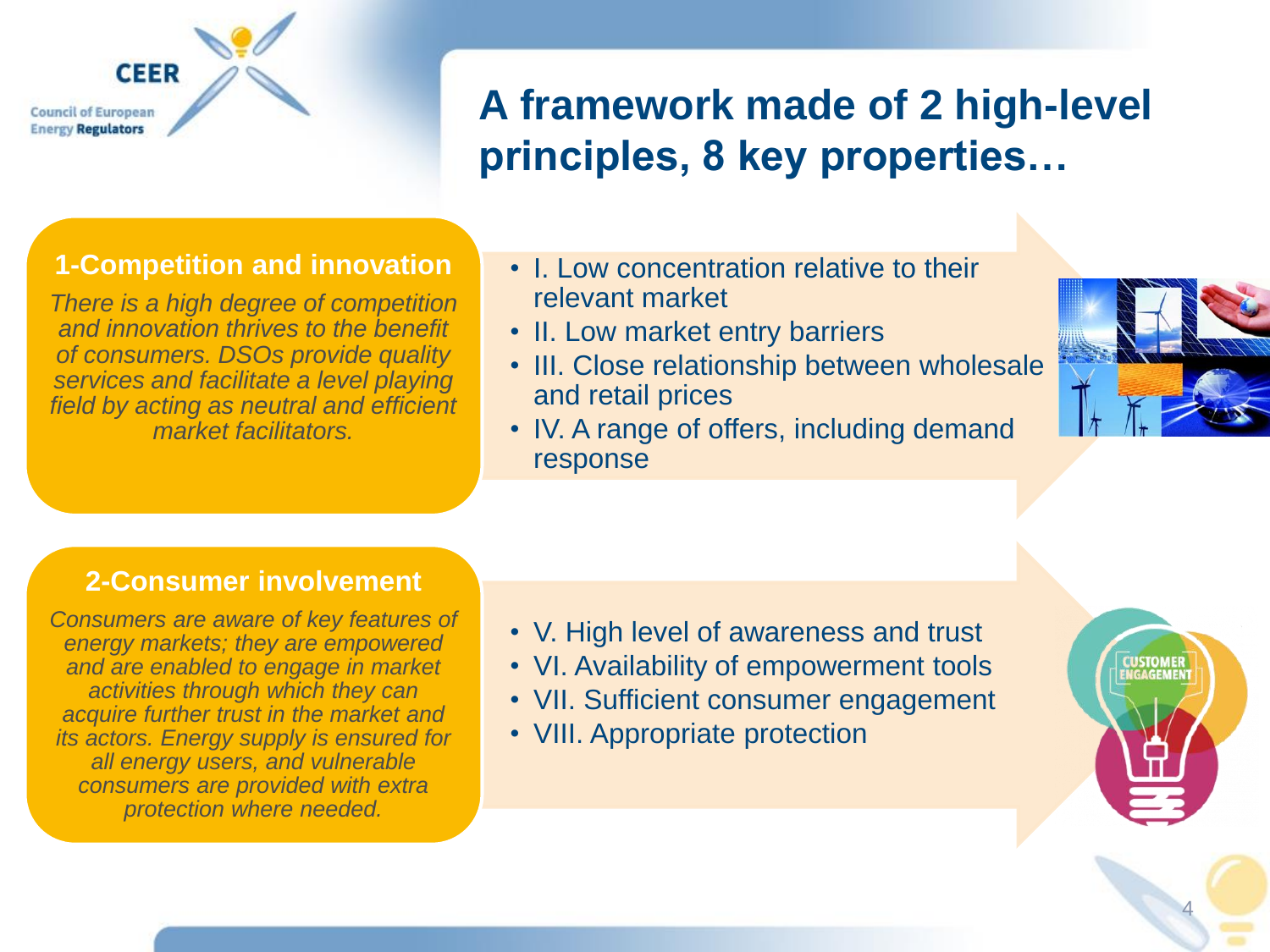**Council of European Energy Regulators** 

**CEER** 

#### **…and selected metrics**

#### **Many metrics are derived from current resources**

(e.g. NRA publications, the annual ACER/CEER Market Monitoring Report and the EC Consumer Markets Scoreboard)

#### **Some metrics are not yet available** or are partially

available on a pan-European basis.

They have been identified as **\* NEW** in the presentation

5

#### **A limited number of metrics**

to be considered collectively for each relevant market, not in isolation, as proxies to measure real circumstances and taking into consideration the stage of market development achieved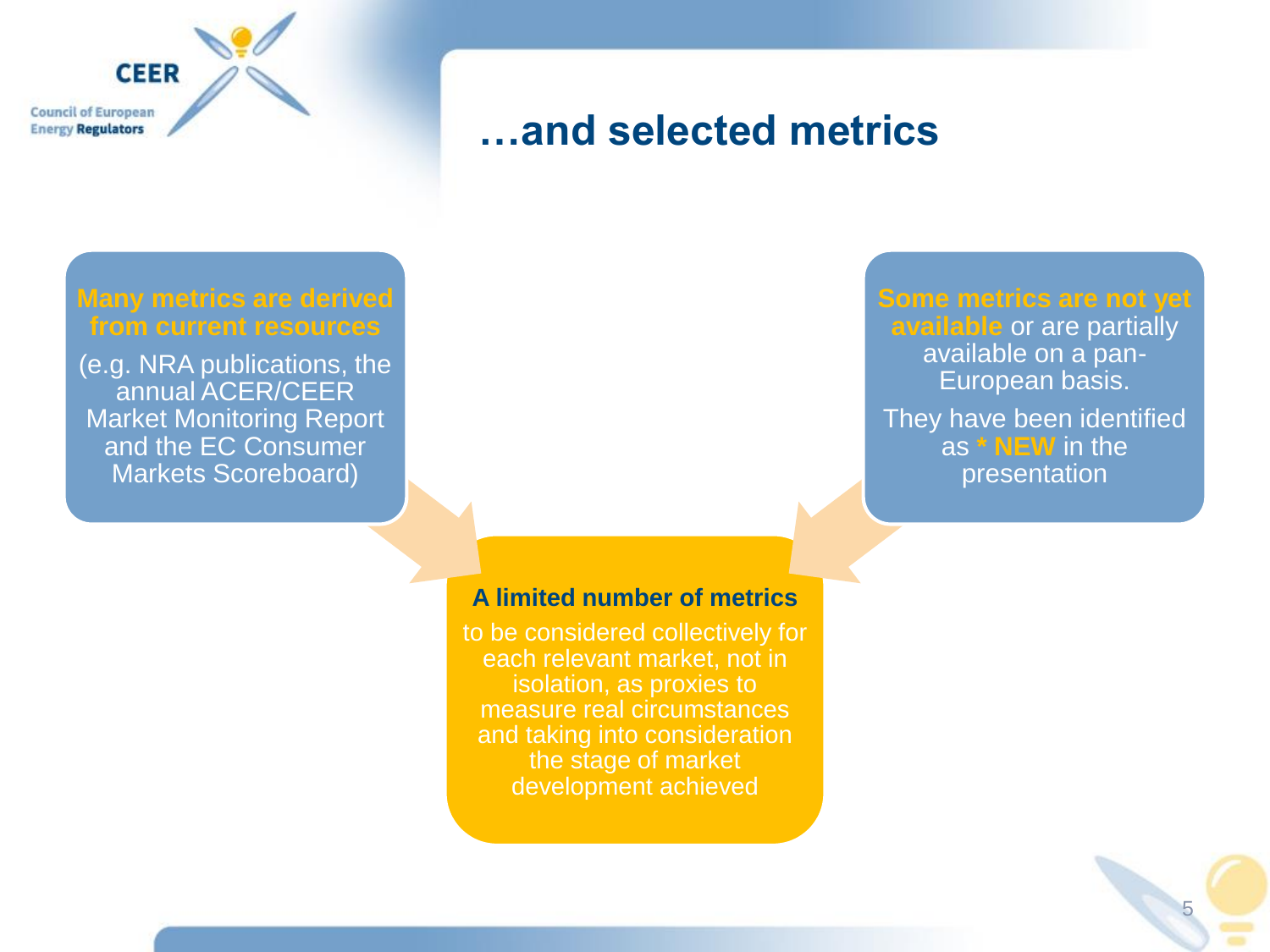

## **Key properties and metrics (Supply)**

- **I. Low concentration within a relevant market**: With low concentration, the ability of any market player to exploit market power to the detriment of consumers is reduced and consumers can benefit from competition, innovation and customer services.
	- 1. Herfindahl-Hirschman Index
- **II. Low market entry barriers:** In order to facilitate competition and innovation, barriers to market entry and growth for new market actors, (i.e. suppliers and third parties) as well as barriers for innovation (including demand response) need to be as low as feasible.
	- 2. Time and cost to access well-functioning wholesale markets and licencing/ balancing regimes **\* NEW**
	- 3. Percentage of consumers connected to "bundled" DSOs **\* NEW**
	- 4. Percentage of consumers with regulated energy prices
	- 5. Number of common standards for consumer data and for DSO-supplier contract or existence of data hub **\* NEW**
	- 6. Availability of time-of-use metering and where applicable additional fee paid by the consumer to be able to get time-of-use prices s vs. traditional metering 6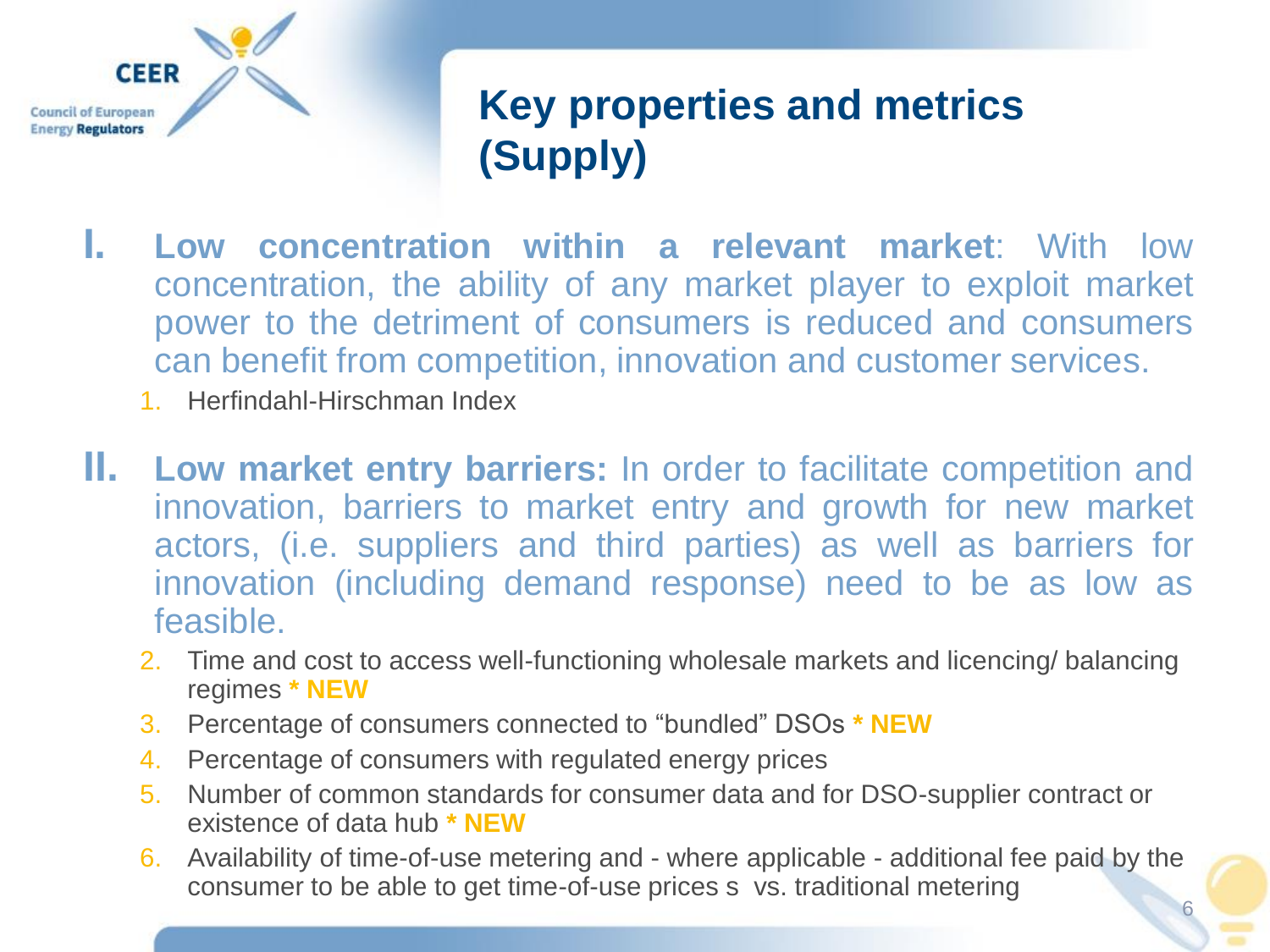

## **Key properties and metrics (Supply)**

7

- **III. Close relationship between wholesale markets and retail prices**: Well-functioning retail energy markets are dependent on well-functioning wholesale energy markets. Organised and transparent wholesale markets set the market value of energy as a commodity, thereby providing the foundation for the prices that consumers pay in retail energy markets.
	- 7. Correlation over time between a transparent, market-based wholesale price and the retail energy price



8. Mark-up between wholesale prices and retail energy prices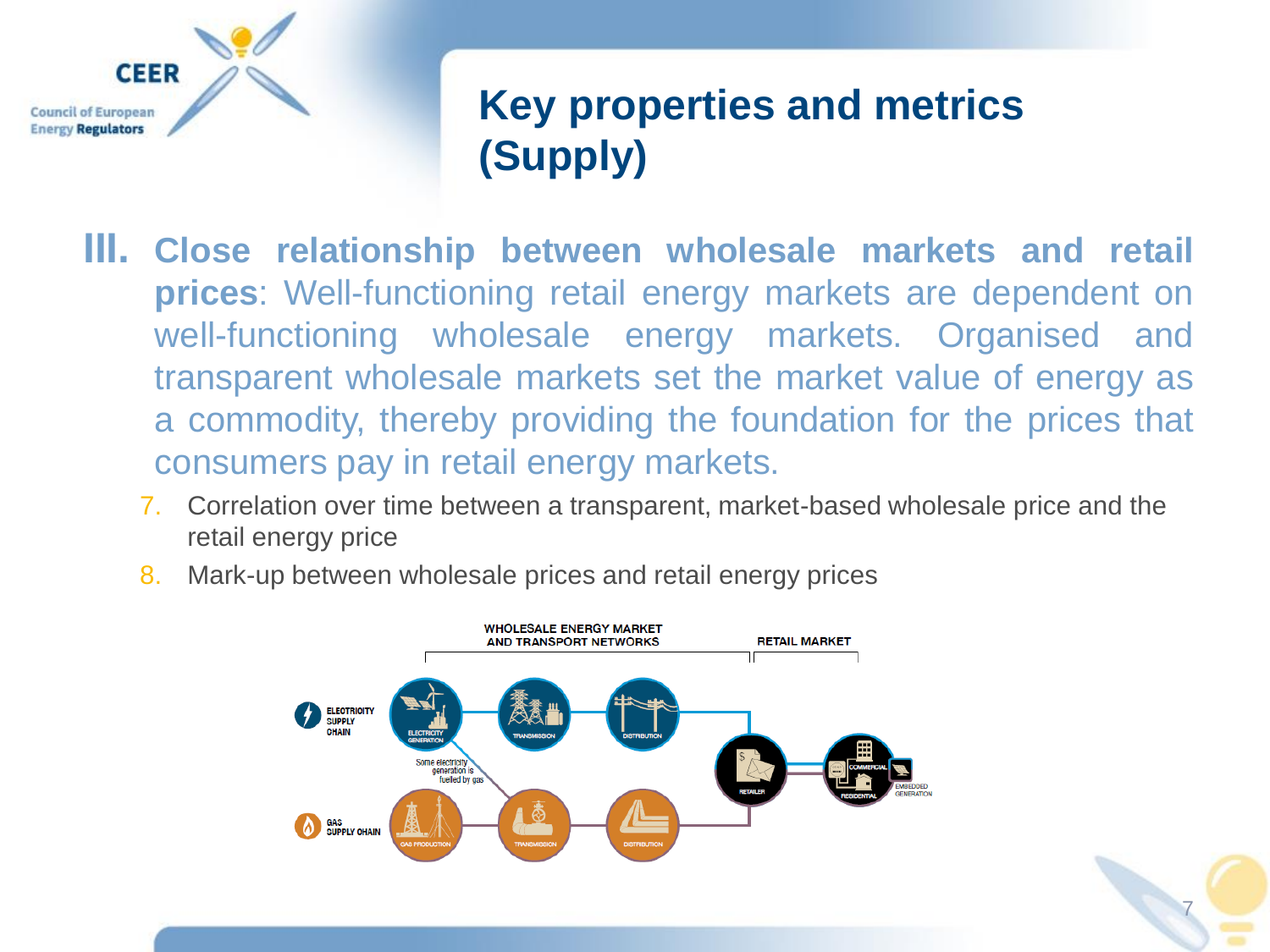

## **Key properties and metrics (Supply)**

- **IV. A range of offers including demand response**: A wellfunctioning market is characterised by innovation and a range of products offered to consumers. In general, retailers' ability to offer a range of products and services to customers can be a sign of healthy competition and innovation in the market.
	- 9. Availability of a variety of pricing and billing options **\* NEW**
	- 10. Availability of value added services for implicit demand response and self-generation **\* NEW**
	- 11. Availability of online offers **\* NEW**
	- 12. Availability of contracts guaranteeing the origin of energy
	- 13. Availability of explicit demand response offers **\* NEW**



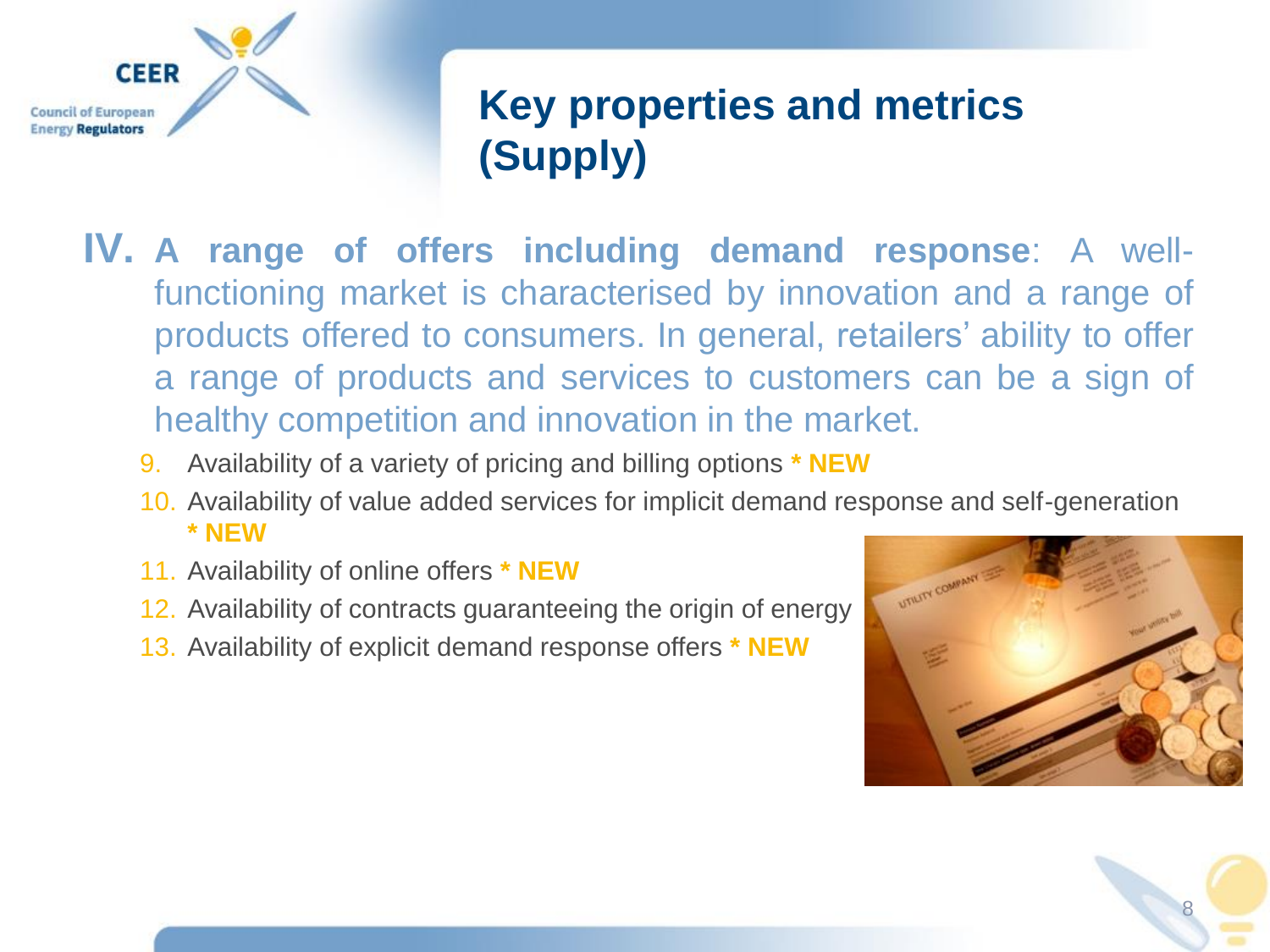

#### **Key Properties and Metrics (Demand)**

- **V. High level of awareness and trust**: In well-functioning retail markets, most consumers are aware of the most relevant features for engaging in and they trust the market.
	- 14. Percentage of consumers knowing they can switch supplier **\* NEW**
	- 15. Percentage of consumers who know that DSOs are responsible for the continuity of supply and - where applicable - metering **\* NEW**
	- 16. Percentage of consumers trusting the energy market
- **VI. Availability of empowerment tools**: The aim of consumer empowerment is to enable consumers to engage effectively with the market. Tools to facilitate this engagement should be in place and should be easily accessible for customers.
	- 17. Percentage of consumers having access to at least one independent and verified price comparison tool **\* NEW**
	- 18. Percentage of consumers having online access to historical consumption information **\* NEW**
	- 19. Percentage of consumers having access to a (and duration of) standardized supplier switching process

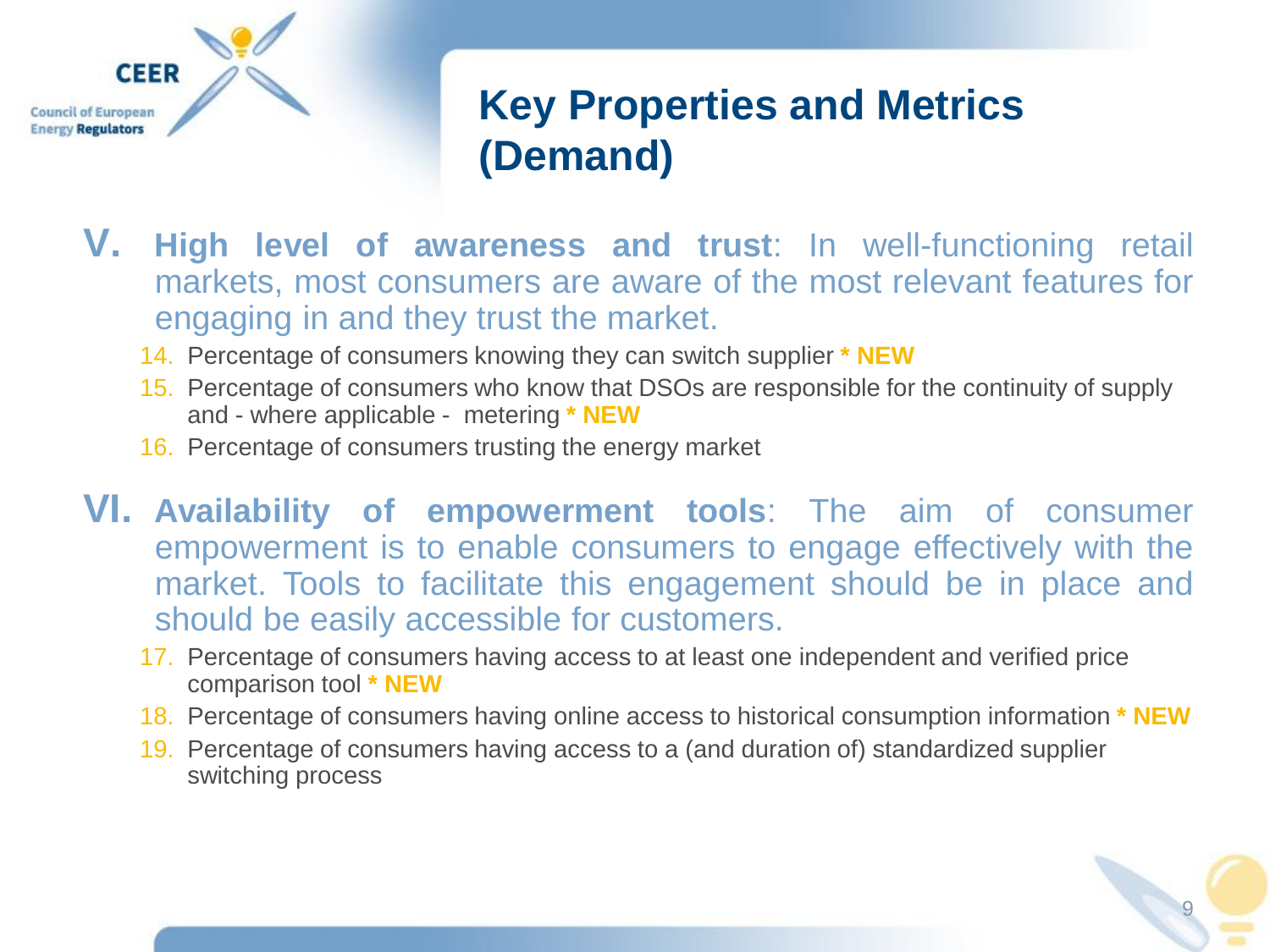

## **Key properties and metrics (Demand)**

**VII. Sufficient consumer engagement**: A well-functioning market is one in which a number of consumers engage with the market.

- 20. Supplier switching rate
- 21. Percentage of inactive consumers **\* NEW**
- 22. Percentage of prosumers**\* NEW**

#### **VIII. Appropriate protection**:



In well-functioning retail energy markets, consumers enjoy an appropriate level of protection and there are specific measures to protect those defined as vulnerable customers.

- 23. Time between notification to pay and disconnection for non-payment
- 24. Number of disconnections due to non-payment
- 25. Percentage of suppliers using minimum standards for key information in advertising and bills **\* NEW**

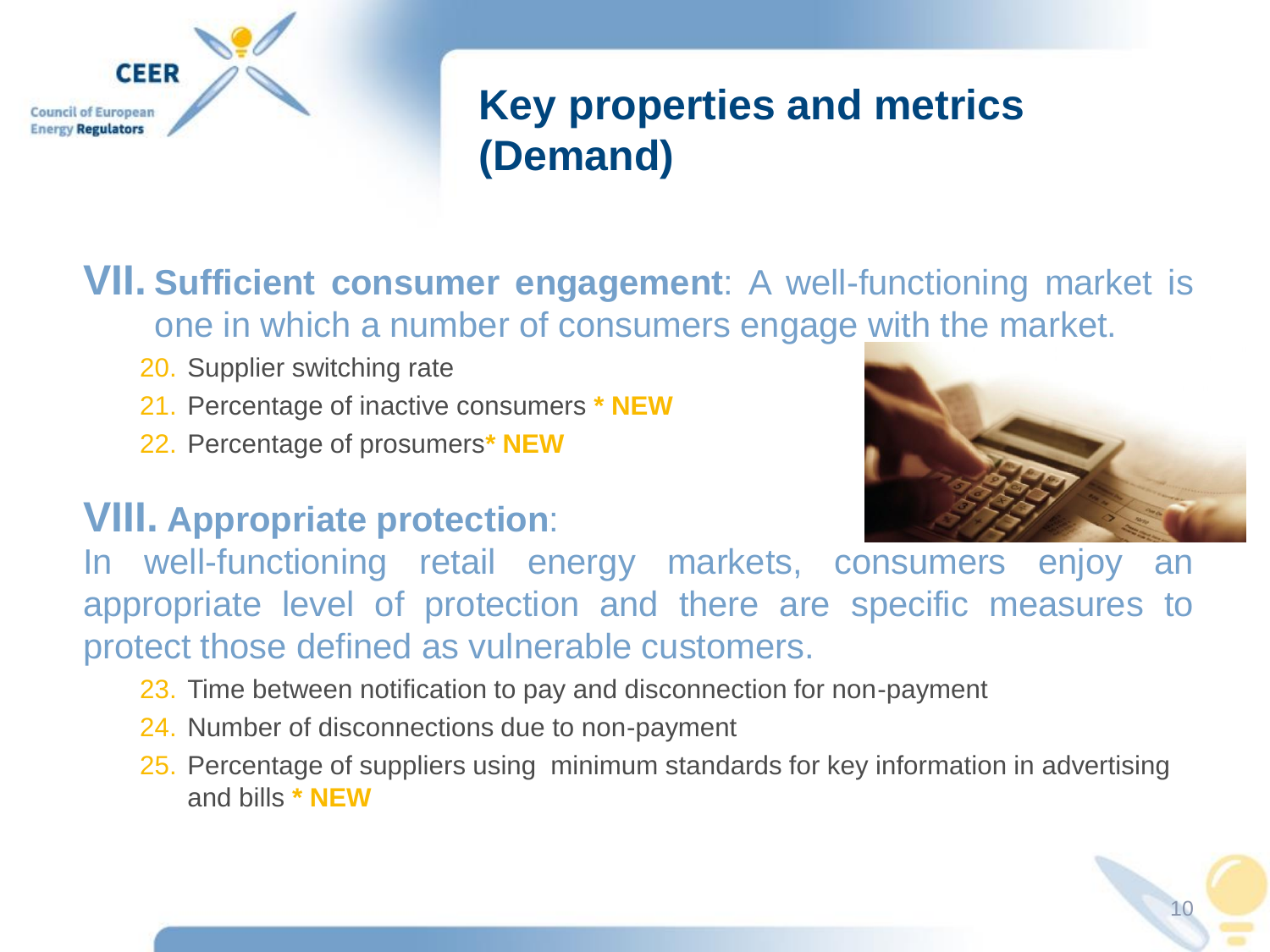**CEER Council of European Energy Regulators** 

#### **Next steps following the release of the Position Paper**

**Individual NRAs** shall use available metrics for assessing their national markets and identify further needs

Review the **CEER** framework as a whole and refine the analysis in light of NRAs' experience and **stakeholders'** comments

**Define in greater detail the metrics, identify the gaps and develop a Roadmap to 2025** aimed at securing competitive, reliable and innovative retail markets to the benefit of consumers, taking into account the different stages of Member States' present level of retail market development

11